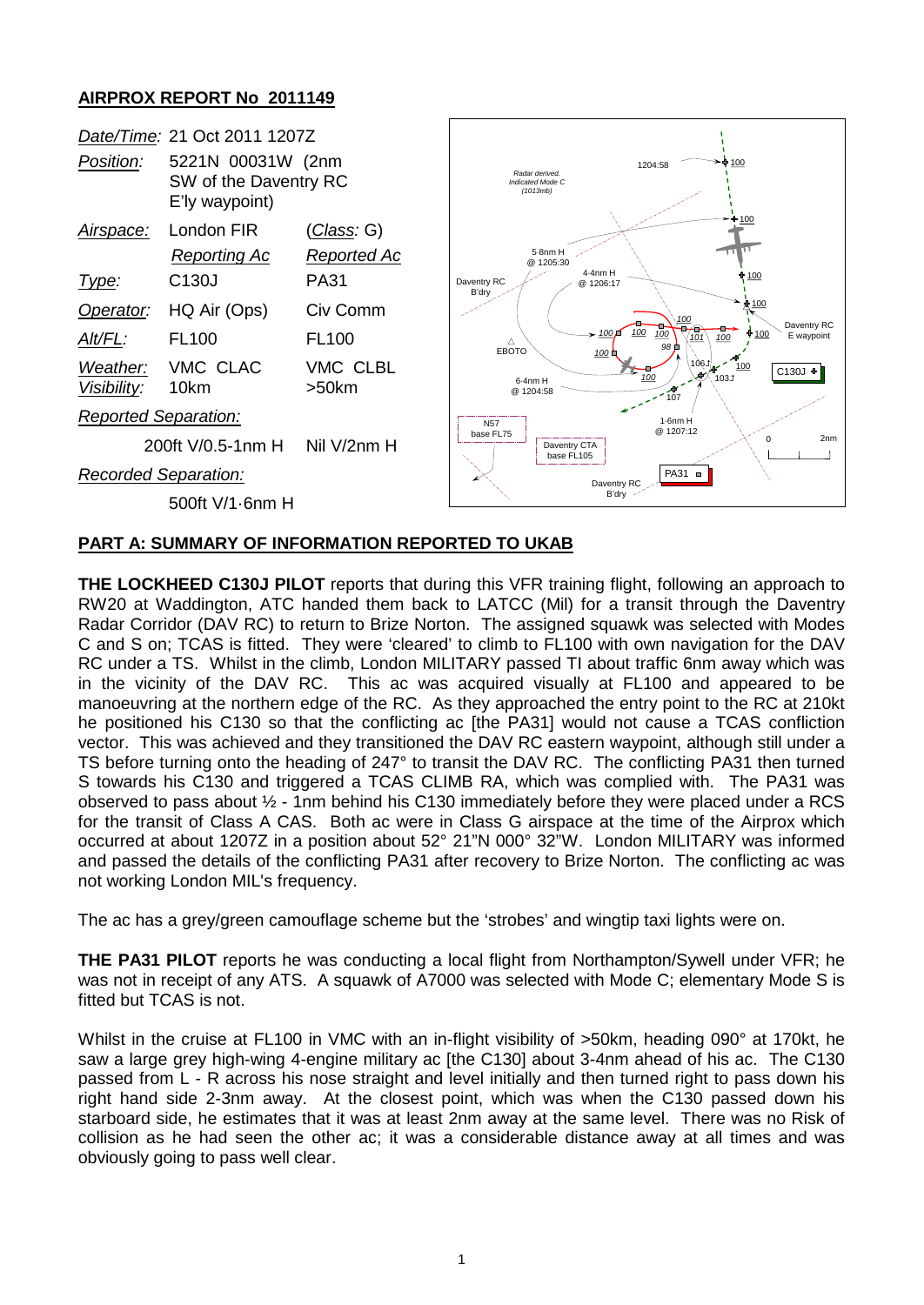**THE LJAO CENTRAL TACTICAL CONTROLLER (CEN TAC)** reports that the C130 was about 2nm NE of the DAV RC under a TS proceeding SW'ly for the RC at FL100. Traffic information was passed to the crew on two conflicting ac, the first being 5nm South, tracking N, without any height information (no SSR). The second unknown ac was squawking A7000, 8nm SW, manoeuvring, indicating FL96 and climbing. The TI was acknowledged by the C130 crew and after a short delay reported visual with the conflicting ac – the PA31. The Area South Bank Supervisor then instructed him to ask the C130 crew if they could identify the type of the conflicting ac, which the crew was unable to do. The conflicting PA31 continued to manoeuvre in the same general area and as the C130 turned onto a track of about 250° degrees, he queried whether the crew was still visual as the PA31 continued to present a definite hazard. The C130 pilot advised he was no longer visual with the PA31 that was to the W at a range of 2nm at the same level, so he provided TI. Subsequently, the C130 crew reported visual and that they were taking a TCAS CLIMB, which was acknowledged.

**BM SAFETY MANAGEMENT** reports that this Airprox occurred 7.8nm E of the Class A CAS boundary associated with the DAV RC, between a C130 in receipt of a TS from LJAO CEN TAC and a PA31. Both ac were operating VFR in VMC. The LJAO RT transcript timings were found to be 8min 3sec removed from the radar replay and, where referred to in this report, have been corrected to reflect the radar recording timings.

The C130 was manoeuvring towards the DAV RC and at 1203:40, CEN TAC passed TI on unrelated traffic. At 1204:57 CEN TAC passed TI on the PA31 stating, *"traffic south-west, 8 miles* [6.4nm on radar replay] *tracking south flight level 9-7 climbing I'll keep you updated"* which was acknowledged. At 1205:31 the C130 crew reported that they were, *"visual with traffic"* which prompted CEN TAC to ask whether they were visual with the reported unrelated traffic. The C130 reported, *"..negative 1 o'clock..1 hundred foot above and..passing 6 miles"* which was the PA31. At this point, the PA31 was 5.8nm SW of the C130, in a RH turn, passing through a heading of approximately 260°, at FL100. CEN TAC then passed updated TI on the unrelated traffic. At 1206:17, as the C130 crossed the DAV RC E'ly waypoint, the PA31 was turning R passing through a heading of about 030°; CEN TAC updated the TI to the C130 on the PA31 stating, *"traffic due west of you by..6 miles now* [4.4nm on radar recording]*, tracking north, similar altitude, what type of aircraft is it?"* The C130 replied that they were, *"unable to identify that as it's a bit far away."* At 1206:33 the C130 commenced a R turn onto the RC track to position along the southern portion of the DAV RC, whilst the PA31 steadied on an E'ly track, which was maintained for the remainder of the incident sequence. At 1206:45 CEN TAC asked the C130 crew whether they were, *"still visual with the traffic* [the PA31]?" The C130 crew replied that they had, *"lost visual at the moment, now looking"* prompting CEN TAC to update the TI, stating *"roger, it's northwest of you by 3 miles, tracking southeast."* The C130 crew immediately replied, *"okay, we're TCAS resolution climbing"* adding about 2sec later at 1207:08, that they were, *"visual with the traffic, it's going down our right hand side now."*

Based upon the PA31 pilot's report, the radar recording reflects he acquired the C130 visually at about 1206:42, when the range had reduced to 3nm and remained visual throughout the incident sequence. The CPA occurred at 1207:09, as the PA31 passed 1.6nm N of the C130 and 500ft below it following the C130 crew's response to the TCAS CLIMB RA.

[UKAB Note (1): Horizontal separation reduced to 2·7nm at the same level before the C130 is shown climbing in response to the demanded RA. The C130 ascended to a maximum of FL107 before a descent is evident to the assigned DAV RC level of FL100, after the range has increased to 2·5nm at 1207:28. When informed of the TCAS RA the CEN TAC ensured LTC MIDS Sector was fully aware, who had no traffic to affect the C130's climb into the DAV CTA.]

CEN TAC provided a high level of service allowing the C130 crew to develop their situational awareness to visually acquire the PA31. By both confirming which ac the C130 had reported visual with and by confirming that the C130 crew was still visual once the incident geometry had changed at 1206:33, CEN TAC displayed a high level of situational and professional awareness and should be commended as such.

On the basis of the geometry of the event, BM SM contends that this was a TCAS sighting report.